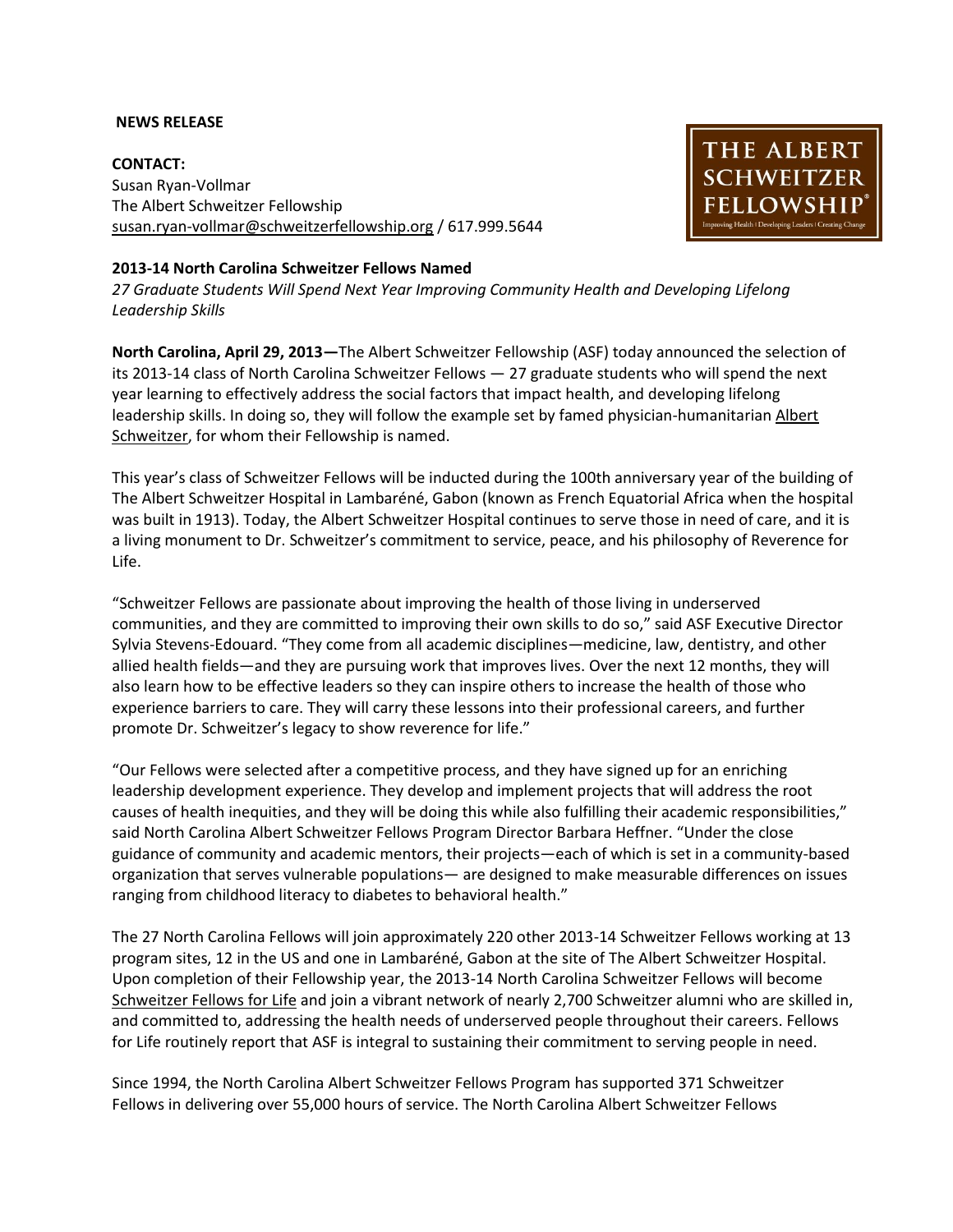Program has been funded through the generosity of the BCBSNC Foundation, Duke University School of Medicine, ECU Brody School of Medicine, Kate B. Reynolds Charitable Trust, North Carolina Central University School of Graduate Studies, Pitt County Memorial Hospital University Health Systems of Eastern NC, UNC School of Medicine, Wake Forest University Health Sciences, Winston-Salem State University School of Health Sciences, and many individual donors.

# **2013-14 North Carolina Albert Schweitzer Fellows**

# **Hagar Abdel-Baky and Luke de Andrade, School of Health Sciences at** Winston-Salem State University **(Kate B. Reynolds Charitable Trust Schweitzer Fellows)**

Hagar and Luke are increasing the health of older adults by expanding upon an existing Schweitzer project that effectively minimizes falls and injuries sustained during a fall. *Community Site:* WSSU Occupational Therapy and Area Council on Aging

# **Jon Andrews and Nicholas Tsipis, Duke School of Medicine**

Jon and Nicholas are increasing the self-sufficiency of middle school boys by providing survival and first aid training.

*Community Site:* Durham Nativity School

## **Austin Annas and Catherine Sawyer, School of Health Sciences at** Winston-Salem State University

Austin and Catherine are conducting frailty screenings, leading pre-frail exercise classes, and providing links to resources for low income adults in eastern Winston-Salem.

*Community Site:* WSSU Physical Therapy and Winston-Salem YMCAs

# **Sasha Bouldin and Taylor Clawson, College of Behavioral and Social Sciences at North Carolina Central University (Kate B. Reynolds Charitable Trust Schweitzer Fellows)**

Sasha and Taylor are enhancing the mental, physical, educational, and social health of middle school girls through a healthy lifestyle program.

*Community Site:* Citizen Schools at Lowe's Grove Middle School and Neal Middle School

# **Corey Bradley and John Luttrell, School of Medicine at Wake Forest**

Corey and John are increasing the health of Hispanic youth through weekly wellness workshops. *Community Site:* El Buen Pastor Latino Community Services

## **Zerita Buchanan, UNC School of Dentistry (BCBSNC Foundation Schweitzer Fellow)**

Zerita is providing addressing oral health awareness in Durham, North Carolina by providing dental screenings, preventative education, and a referral system for free dental services (dental cleanings, fillings, and extractions) to local Durham residents lacking dental insurance.*Community Site:* CAARE

## **Nimasheena Burns, NCCU School of Law**

Nimasheena is raising awareness of chronic kidney disease and prevention among African American women in rural southeastern North Carolina by implementing a series of outreach initiatives and screenings.

*Community Site:* Bladen County Health Department and Bladen County Medical Center

## **Robert Christensen and Lauren Katz, UNC School of Dentistry (BCBSNC Foundation Schweitzer Fellows)**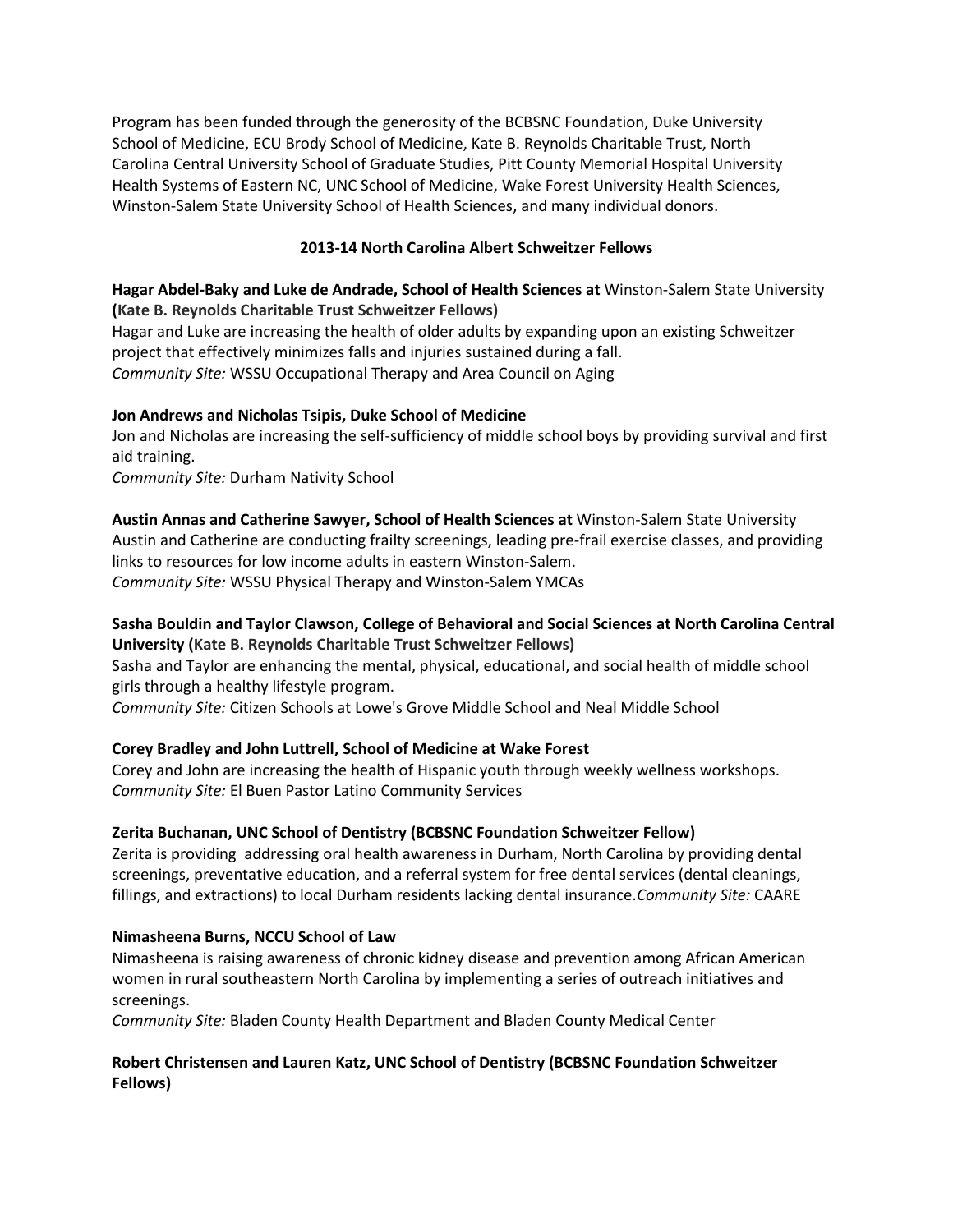Robert and Lauren are increasing the oral health of youth basketball and soccer athletes by building custom made mouth guards for players, providing education in oral health, and connecting youth with dental care.

*Community Site: Durham Co. Schools and Durham Parks and Rec.*

## **Amber Heckart and Nyira (Lucy) Muhirwa, ECU Brody School of Medicine**

Amber and Lucy are improving Hispanic youth literacy and lifestyle behaviors in Eastern North Carolina by establishing a reading initiative and youth empowerment program which expands a previous Schweitzer ESL/mentoring project for Latina women. *Community Site:* Bernstein Center

# **Leilah Langston and Gabrielle Jackson, UNC School of Dentistry (BCBSNC Foundation Schweitzer Fellows)**

Leilah and Gabrielle are raising oral health awareness among older adults in the Triangle by providing general oral exams and education workshops which aim to improve oral health. *Community Site:* Project Access

## **Katy Liu, UNC School of Medicine**

Katy is addressing tobacco use in the underserved in the Chapel Hill area by establishing a smoking cessation program at a local free clinic. *Community Site:* Student Health Action Coalition

# **Joseph McAbee and Alton James, Wake Forest School of Medicine**

Joseph and Alton are promoting self-esteem and healthy lifestyle habits for obese teenage boys by engaging them in a strength training program. *Community Site:* Brenner Fit and William G. White, Jr. Family YMCA

## **Kira Mengistu, UNC School of Medicine**

Kira is improving the health of low income individuals with diabetes and hypertension by leading chronic disease self-management workshops offering patient-centered, participatory and culturally appropriate health education.

*Community Site:* Piedmont Health Services and UNC Family Medicine

## **Jill Palchinsky and Claudia Douglas, ECU Brody School of Medicine**

Jill and Claudia are decreasing health disparities among teens by teaching reproductive health and domestic violence awareness to adolescent boys in juvenile detention facilities in eastern North Carolina. *Community Site: Dobbs and the Lenoir Youth Development Centers*

## **Hilary Patterson and Sarah Simpson, ECU School of Dental Medicine**

Hillary and Sarah addressing oral health care for senior citizens in Pitt County by providing interactive education programs and oral health assessments.

*Community Site:* Retirement communities, senior centers and nursing homes

# **Brittany Pierce, Duke School of Medicine**

Brittany is improving patient engagement among senior citizens in Durham, NC by providing outreach and education about the basics of Medicare and techniques for improving communication with healthcare providers.

*Community Site:* Senior Pharmassist